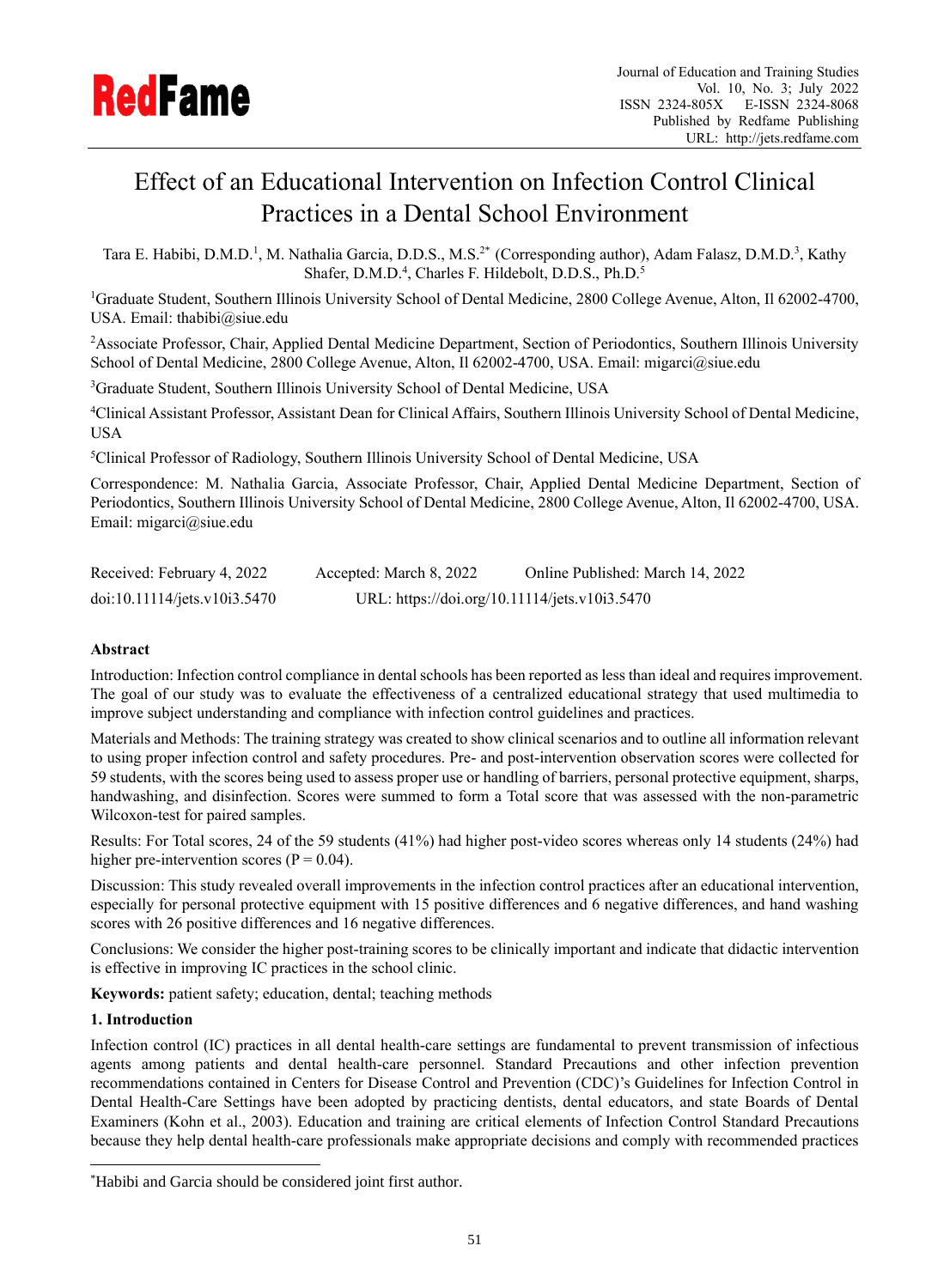(Centers for Disease Control and Prevention, 2016). In compliance with the blood-borne pathogens standards of the Occupational Safety and Health Administration (OSHA), our dental school is responsible for training all students and employees, as well as ensuring that OSHA standards are practiced (Clinic Manual, 2017; Occupational Health and Safety Administration, 2011).

IC compliance in dental-school settings has been reported as less than ideal and require improvement (Freire, Pordeus, and Paixao, 2000; Abreu et al., 2009). The current IC training at our school takes place through a slide presentation at the beginning of each academic year; additional lectures within various didactic courses as well as during clinic orientation are also provided. The clinical IC rounds conducted by the Clinical Administration demonstrated that regardless of the current training and availability of reference materials, such as the Clinic Infection Control Manual, students did not consistently follow protocols as strictly as desired. Evaluation presents opportunities to improve the effectiveness of infection-prevention programs (Abreu et al., 2009). For this reason, based upon observations made within the clinic, initial assessments were made to determine which IC protocols were commonly disregarded so that these protocols could be targeted in our training program.

Because of the multiple information sources for IC training, with no assured comprehensive standardization of material, our study responded to the need for centralized IC education and training at our school, and through this study, we sought to give students background information (combined with standardized, fact-based, and complete site-specific procedures) that could be applied in daily practice and would be consistent with the CDC, OSHA, and clinical guidelines. The goal of our study was to evaluate the effectiveness of an inclusive, centralized, impactful training strategy that used audiovisual media to improve understanding and compliance with IC guidelines/practices.

We hypothesized that the use of a didactic training strategy, specific to our dental school clinical environment, would increase student compliance with IC protocols; that is, student perceptions of disease transmission risk, standard precautions, and IC practices in the dental clinic environment would improve with the intervention.

# **2. Materials and Methods**

This study was submitted to the Southern Illinois University Edwardsville Institutional Review Board (IRB) and was evaluated and approved under the expedited review category.

# *2.1 Literature Review*

A systematic review published in 2001 emphasized the need for higher quality studies in the subject area concerning dental IC compliance (Gordon, Burke, Bagg, Marlborough, and McHugh, 2001). A review of the literature has shown that few studies exist that involve observation of clinical IC practices (Anders, Townsend, Davis, and McCall, 2016; Westall & Dickinson, 2017). Some of the studies reviewed relied on self-reporting by subjects to evaluate IC compliance (Abreu et al., 2006; Souza, Namen, Galan Jr, Vieira, and Sedano, 2006). For these reasons, a prospective observational study was chosen for the study design. Additionally, many of the studies that have utilized observation to assess IC compliance in a dental school environment do not evaluate IC based on the current CDC and OSHA standards for clinical dentistry. For example, a study published in 2017 emphasized that dental health care personnel are at high risk of occupational exposure (Westall & Dickinson, 2017). Studies before this did not include a comprehensive evaluation of all areas important to clinical dental IC, especially the use of proper sharps handling procedures (Gordon et al., 2001). Therefore, it was important for the educational intervention to be comprehensive and inclusive of all material outlined in the updated CDC Guidelines, OSHA Guidelines, and the Clinic Infection Control Manual. An instrument was created for observation data to be recorded, including an evaluation of the proper use of personal protective equipment for the patient and student, proper use of operatory barriers, compliance with sharps protocols, handwashing, and disinfection.

Many studies have ultimately shown that dental schools require better training in the subject area concerning dental IC (Abreu et al., 2009; Acosta-Gio et al., 2008). A recent observational study evaluating IC in a dental school environment following incorporation of new online training did not show a significant difference in IC compliance (Anders et al., 2016). However, the benefit of multi-media in education has been well established by Richard Mayer's work overtime (Brame, 2016). A review of the literature concerning science education, including higher education, has shown that learning is enhanced with the use of educational videos in the classroom (Brame, 2016). The areas of suggested importance when designing an educational video include delivery of an appropriate cognitive load, student engagement to establish relevance of the topic, and providing active learning (Brame, 2016). As active learning is provided within our current curriculum in the form of a mandatory online test, following yearly infection control training, the focus when developing this training strategy was to create an educational video that would ensure delivery of an appropriate cognitive load and engage students by establishing relevance of the clinical scenarios presented (Brame, 2016). It was important to provide a stimulating training strategy with mixed audio-visual media as well as to illustrate how and where the proper procedures would be performed in the clinic, similar to the Khan-Academy style of learning (Brame, 2016). A compilation of video clips showing the procedures, pictures indicating where certain items could be found in the clinic and lists of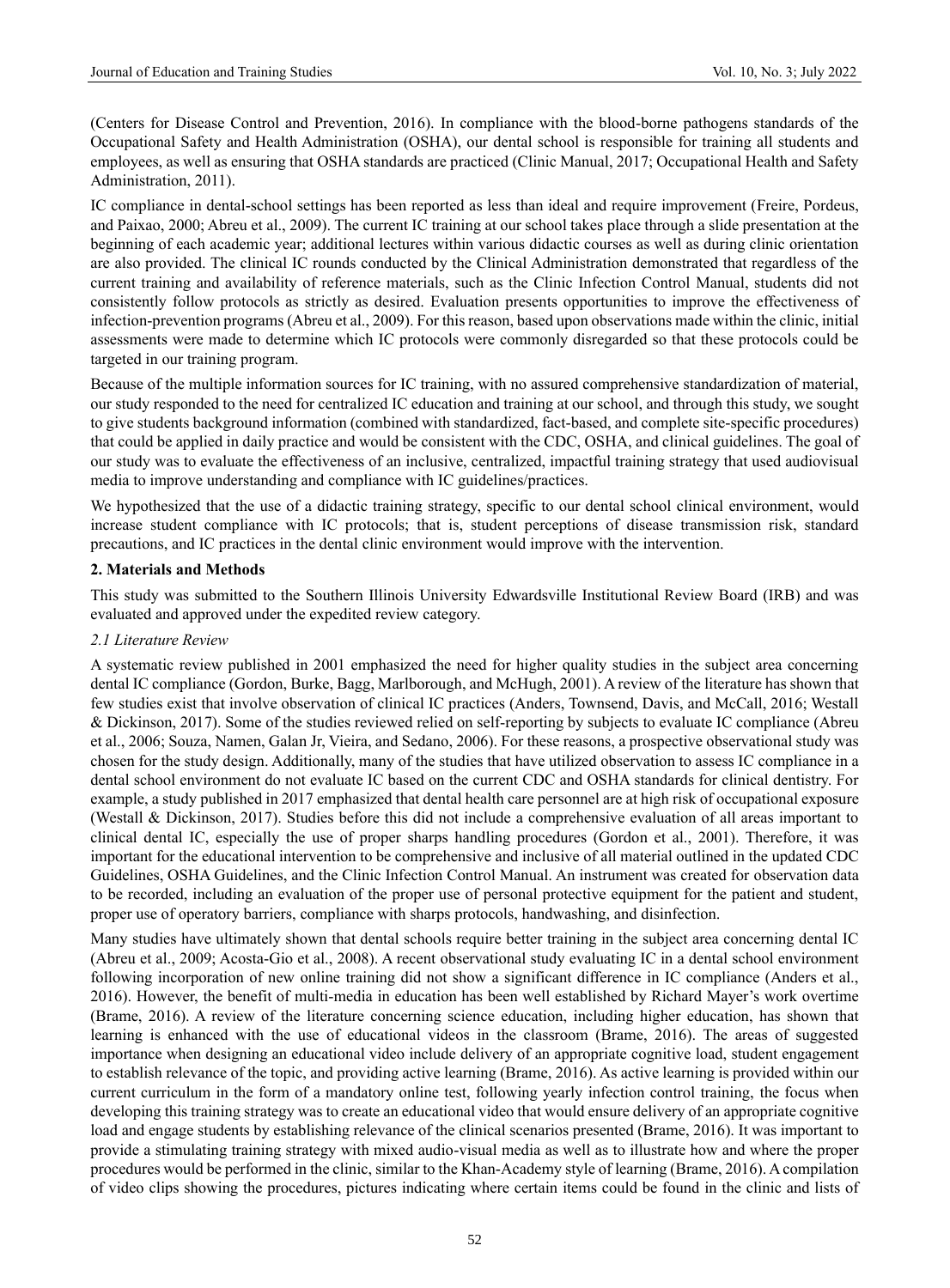important concepts to remember were shown throughout the strategy. Thus, the study was designed around the training strategy that was created, and effectiveness would be evaluated with pre- and post-intervention observation data.

## *2.2 Study Design*

This project was performed in three main phases. In Phase I, prior to the study intervention, subjects were observed for their current clinical IC practices. In Phase II, an intervention video was presented to subjects. This video is a 20-minute, multimedia training video created with a clinical scenario to outline all information relevant to using proper IC/safety procedures at the clinic based on CDC/School guidelines. The video presented visuals of students carrying out proper and improper IC practices in simulated patient encounters and demonstrated systematically the appropriate IC protocols to follow pre, post, and during patient treatment. It explored many "what if" situations, as well as infection control in all departments of the clinic and laboratory. At their convenience, subjects were given the opportunity to discuss the main point of the IC practices summarized in the multimedia and ask questions following the intervention. Subjects additionally had the ability to refer to the video via the school's website, and they were advised to consult the clinical guidelines manual with any additional questions they might have or to gain more in-depth information. In Phase III, post-intervention observations of IC clinical practices were made.

Observations and interventions were performed with 59 subjects. These subjects were third- and fourth-year dental students because these cohorts were involved in clinical activities. Subjects were not informed when observations would be made, and observations were recorded by two calibrated examiners. They observed each study participant for approximately 30 minutes after the initiation of a clinical appointment to examine individual compliance with IC guidelines while providing patient care. Observations occurred once in the fall semester of 2018 and once in the spring semester of 2019, pre- and post-intervention, each over the course of a few weeks. Following a break period, the intervention was shown to all subjects at the same time, in January 2019, and observations began again the following week. Recorded observation data were based upon the school Clinic Manual, as well as the most recent CDC Infection Prevention Practices Guideline and included proper use of personal protective equipment for the patient and student, proper use of operatory barriers, compliance with sharps protocols, handwashing, and disinfection. The observation data were collected in the form of ordinal data, meaning that, each subject began with a perfect score and lost one point for each violation of a guideline. The highest possible score was set at 16, when combining all infection control categories for a total score. Subjects could lose points in any of the infection control categories when improper use was observed. For example, if a subject placed all barriers, complied with the sharps protocol, and performed disinfection properly, but the subject did not wear proper eyewear with side shields and was observed to not perform proper handwashing just once, two points would be deducted from the total score. All observation data were compiled in a spreadsheet that was used for statistical analyses.

#### *2.3 Statistics*

Because the data collected for this study are ordinal data, examiner calibration data and pre- and post-training data were analyzed with the non-parametric Wilcoxon test for paired samples (Altman, 1999). As part of this test, the total numbers of positive differences and negative differences for examiner calibration and pre- and post-training were calculated along with the median, 95% confidence interval (CI) for the median, Hodges-Lehmann median difference, and 95% CI for the Hodges-Lehmann median difference. Because this was a preliminary study, no preliminary data was available; therefore, anticipated results were used in a power calculation, which indicated that a sample size of 51 pairs of pre- and posttraining cases would have a statistical power of  $\geq 80\%$ . For this study, the alpha level was set at 0.05; however, it is pointed out that although some *P* values are reported, in keeping with a recent admonition made by statisticians/scientists, assessments of differences for this study are based upon the clinical importance of the differences rather than on the *P* values (Amrhein, Greenland, and McShane, 2019). A sub-goal of the assessments was to determine whether a larger study beyond this preliminary study is warranted. In addition to assessing scores for pre- and post-training, also assessed was the extent to which examiners 1 and 2 could repeat their scores and the extent to which the scores made by the two examiners agreed when the same students were scored. To help in the assessment of results for intra- and inter-examiner calibration, cross tabulations are provided for time 1 versus time 2 scores for examiners 1 and 2, and cross tabulations of scores are also provided for examiner 1 versus examiner 2. These cross tabulations are provided for: (1) Barriers, (2) personal protective equipment (PPE), (3) Sharps, (4) Disinfection and (5) Total (which is the sum of the other 4 categories). Inter-rater agreement (kappa) was calculated for Total. For assessments of pre-and post-training scores, bar plots are provided with the numbers (and percentages) of pre- and post-training scores for each category that was analyzed: (1) Barriers, (2) PPE, (3) Sharps, (4) Handwashing, (5) Disinfection, and (6) Total (which is the sum of the other 5 categories)- -also provided for each of these categories are the frequencies (along with probabilities) of the post-intervention score minus the pre-intervention score. For Total scores, in addition to the Wilcoxon test for the differences in pre-and posttraining, the exact Agresti-Coull method was used to assess the extent to which the proportions of positive differences exceeded the proportion of negative differences—a power calculation was performed for this assessment. Statistical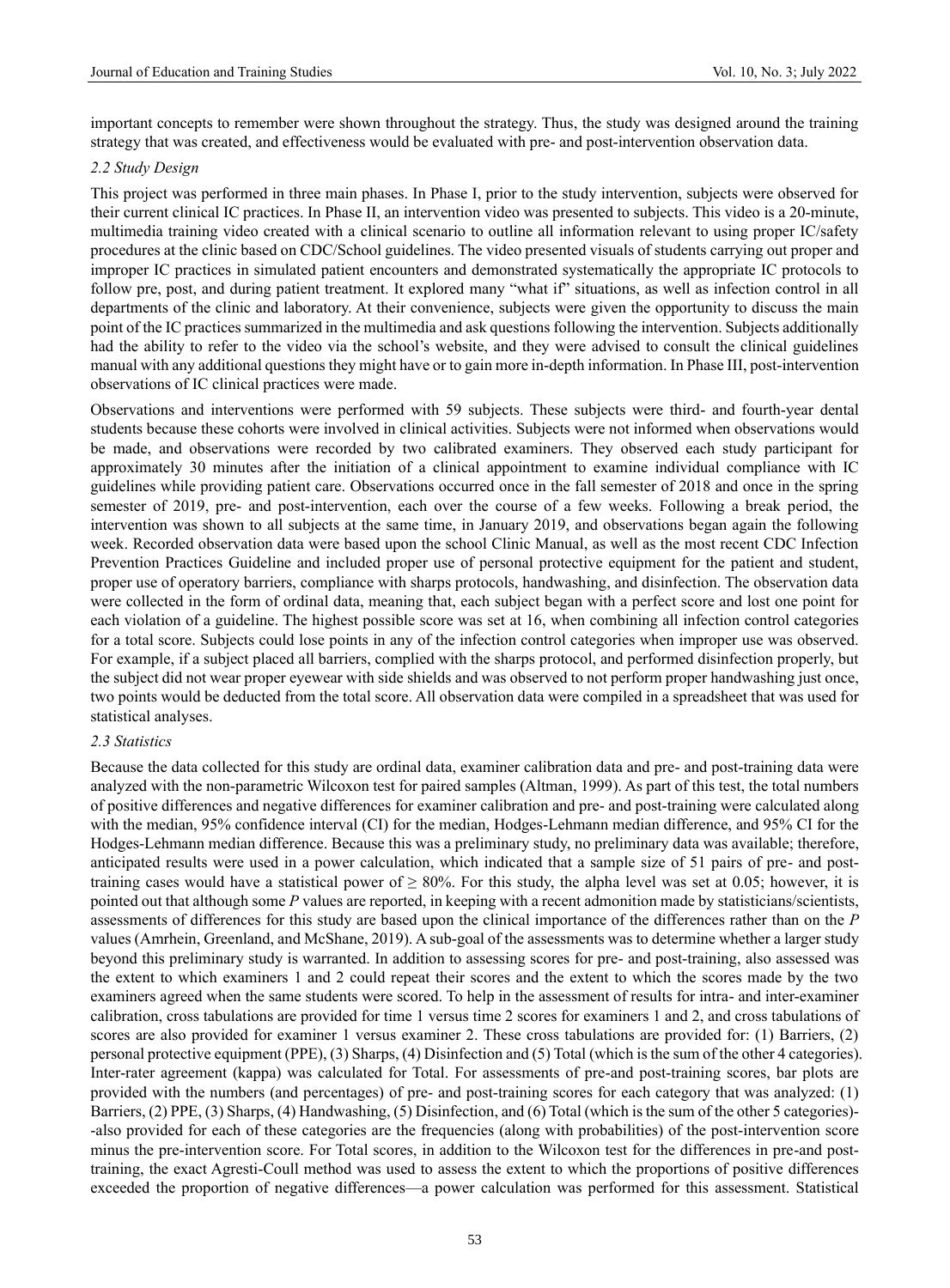analyses were performed with JMP Pro Statistical Software Release 15.0.0 (SAS Institute, Inc., Cary, NC), and MedCalc Statistical Software version 19.1.3 (MedCalc Software bv, Ostend, Belgium; https://www.medcalc.org; 2019).

#### **3. Results**



\*Cross tabulations for Time 1 (T1) versus Time 2 (T2) scores for examiners 1 and 2, and cross tabulations of scores for examiner 1 versus examiner 2. These cross tabulations are for: Barriers, Personal Protective Equipment (PPE), Sharps, Disinfection (Disinf), and (5) Total (which is the sum of the other 4 categories).

#### *3.1 Examiner Calibration*

For most comparisons of intra-examiner calibration of Examiner 1 and Examiner 2 plus inter-examiner calibration of Examiner 1 and Examiner 2, the median values were the same with the Hodges-Lehmann median differences being 0.0  $(0.0 - 0.0, 95\%$  confidence interval). Considering all of the statistical comparisons, the lowest *P* value was inter-examiner calibration for Total with Examiner 2 having 5 values greater than those for Examiner 1, and Examiner 1 having 1 value greater than that for Examiner 2 (Table 1); however, medians were the same (14.0) and the 95% CIs were nearly the same (Examiner  $1 = 12.8 - 14.2$  and Examiner  $2 = 13.0 - 14.2$ ), with the Wilcoxon test for paired samples having a P value = 0.16. The Hodges-Lehmann median difference was  $0.0 (0.0 - 0.5)$ . Inter-rater agreement for Total was assessed with weighted kappa, whose value was  $0.74$  ( $95\%$  CI =  $0.56 - 0.91$ ), which is considered good agreement (Altman, 1999). The statistical analyses resulted in no concern with the calibration of the observers. Because of space limitations detailed statistical results are not presented for (1) Intra-Examiner Calibration Examiner 1, (2) Intra-Examiner Calibration Examiner 2, and (3) Inter-Examiner Calibration Examiner 1 and 2; however, upon request, these results are available from the lead author. A summary of examiner calibration follows, and this summary does not involve the results of statistical assessments.

For intra-examiner calibration, there were 13 subjects for each examiner and 4 items that were scored for a total of 52 comparisons of first- and second- time scores (that is,  $13 \times 4 = 52$ ) (Table 1). Examiner 1 had three scores that varied by 1 value; thus, 5.8% (3/52) of Examiner 1's first- and second- time scores differed by a single score. Prior to completing examiner-calibration assessments, it was decided that if  $> 5$  of the scores differed (6/52 = 11.5%), this would be cause for concern. Examiner 2 had two scores that varied by 1 value; thus, 3.9% (2/52) of Examiner 2's first-time and second time scores differed by a single score. For inter-examiner calibration, there were 19 subjects and 4 items that were scored for a total of 76 comparisons of the scores for Examiners 1 and 2. Again, prior to completing examiner-calibration assessments, it was decided that if  $>10$  of the scores differed (11/76 = 14.5%), this would be cause for concern. Eight (8/76 10.5%) of the scores for Examiners 1 and 2 differed by a single value. Based upon these results, Examiners 1 and 2 were considered calibrated.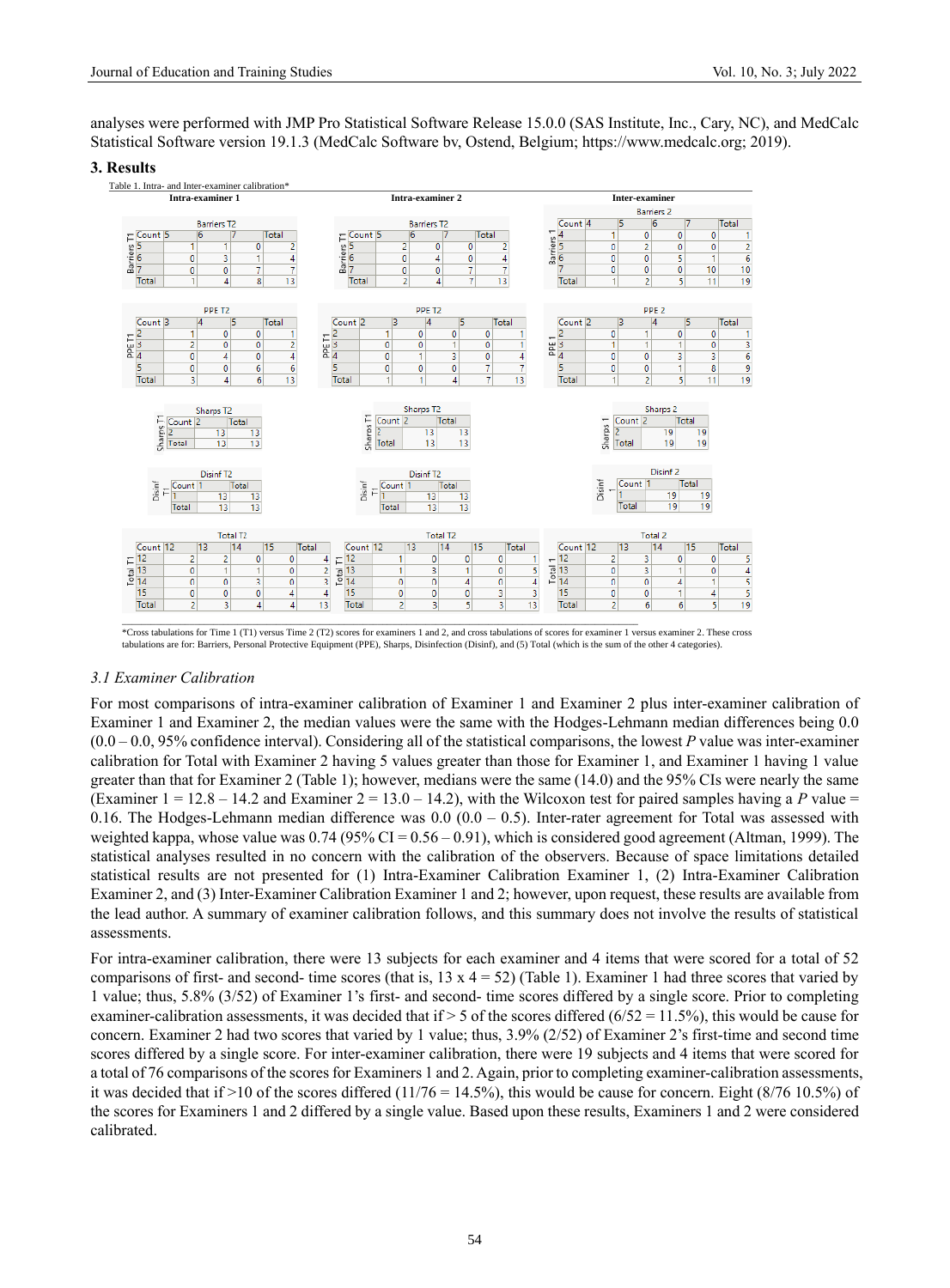# *3.2 Observation Data*

Total scores are the sums of the scores for all infection control categories, including barriers, PPE, sharps, handwashing, and disinfection. As is shown in Figure 1, the values on the x axis are the students' scores for each bar plot. The y axis is the probability of a specific score, for each bar plot, out of the total of 59 students. The first number above a bar is the count out of 59, and second number is the probability out of 59—to give an instance**,** for the bar farthest to the right in **L**  (Post Total Score)**,** the number 12 is the count for the number of totals with a value of 16, and 22% is the percentage (12/59). For **L** there are 5 different totals for scores (12, 13, 14, 15, and 16) with 16 being the highest total possible. An arrow below a bar points to the highest possible score—for instance, for **L**, the highest possible score is 16. The counts for the post scores minus the pre scores (and their probabilities) are to the far right of each category. For example, to the right of **L** for level 1 (a single score value), 14 students (24%) had post scores higher than pre scores by one score value.

3.2.1 Barrier Scores Pre and Post Educational Intervention on Infection

For pre- and post-educational-intervention scores, three groups of students were assessed with sample sizes of 18, 21, and 20 for a total sample size of 59 students, which is the focus of the analyses that are presented. The median pre- and postscores for Barriers were the same (7.0), as were the 95% confidence intervals (CIs,  $6.0 - 7.0$ ), with the Hodges-Lehmann median difference being  $0.0$  (-0.5  $-$  0.0). For 14 students, the values for Post were a single value higher than the those for Pre (Figure 1), and for 2 of the students, the values for Post were two values higher than the those for Pre. For 14 students, the values for Pre were a single value higher than the those for Post, and for 2 of the students, the values for Pre were two values higher than the those for Post. For an additional student, the value for Pre was 3 values higher than the value for Post. There was no change for 26 students; thus, for Barriers, the numbers of positive and negative differences were nearly the same, with 16 positive differences and 17 negative differences [Wilcoxon test (paired samples),  $P = 0.77$ ]. The maximum score for Barriers was 7, and 33 students, 56% (33/59) had Pre scores of 7, and 33 students, 56% (33/59) had Post scores of 7 (Fig. 1).

# 3.2.2 PPE Scores Pre and Post Educational Intervention on Infection

The median pre- and post-scores for PPE were the same  $(5.0)$ , as were the 95% confidence intervals  $(CIs, 5.0 - 5.0)$ , with the Hodges-Lehmann median difference being  $0.0$   $(0.0 - 0.5)$ . For 12 students, the values for Post were a single value higher than the those for Pre, and for 3 of the students, the values for Post were two values higher than the those for Pre. For 6 students, the values for Pre were a single value higher than the those for Post. For PPE there were 15 positive differences and 6 negative differences [Wilcoxon test (paired samples), *P* = 0.04]. The maximum score for PPE was 5, and 41 students,  $69\%$  (41/59) had Pre scores of 5, and 51 students,  $86\%$  (51/59) had Post scores of 5.

## 3.2.3 Sharps Scores Pre and Post Educational Intervention on Infection

The median pre- and post-scores for Sharps were the same (2.0), as were the 95% confidence intervals (2.0  $-$  2.0), with the Hodges-Lehmann median difference being  $0.0$  ( $2.0 - 0.0$ ). For 1 student, the values for Post were a single value higher than those for Pre, and for 2 of the students, the values for Pre were a single value higher than the those for Post. For Sharps there was 1 positive difference and 2 negative differences. Because of the small sample size, no *P* value could be calculated. The maximum score for Sharps was 2, and 58 students, 98% (58/59) had Pre scores of 2, and 57 students, 97% (57/59) had Post scores of 2.

3.2.4 Handwashing Scores Pre and Post Educational Intervention on Infection

The median Pre-Handwashing score was (0.0), with a 95% CI =  $0.0 - 1.0$ , and the median Post-Handwashing score was (1.0), with a 95% CI =  $0.0 - 1.0$ . The Hodges-Lehmann median difference was 0.0 (95% CI =  $0.0 - 0.5$ ). For 26 students, the values for Post were a single value higher than the those for Pre, and for 16 of the students, the values for Pre were a single value higher than the those for Post. For Handwashing, there were 26 positive differences and 16 negative differences [Wilcoxon test (paired samples), *P* = 0.18]. The maximum score for Handwashing was 1, and 24 students [41% (24/59)] had Pre scores of 1, and 34 students [58% (34/59)] had Post scores of 1.

3.2.5 Disinfection Scores Pre and Post Educational Intervention on Infection

The median pre- and post-scores for Disinfection were the same. (1.0), as were the 95% confidence intervals (CIs,  $1.0 -$ 1.0). The Hodges-Lehmann median difference was 0.0 (95% CI =  $0.0 - 0.0$ ). The maximum score for Disinfection was 1, and 100% (59/59) of students had Pre and Post scores of 1; thus, there was no difference between Pre and Post scores for Disinfection.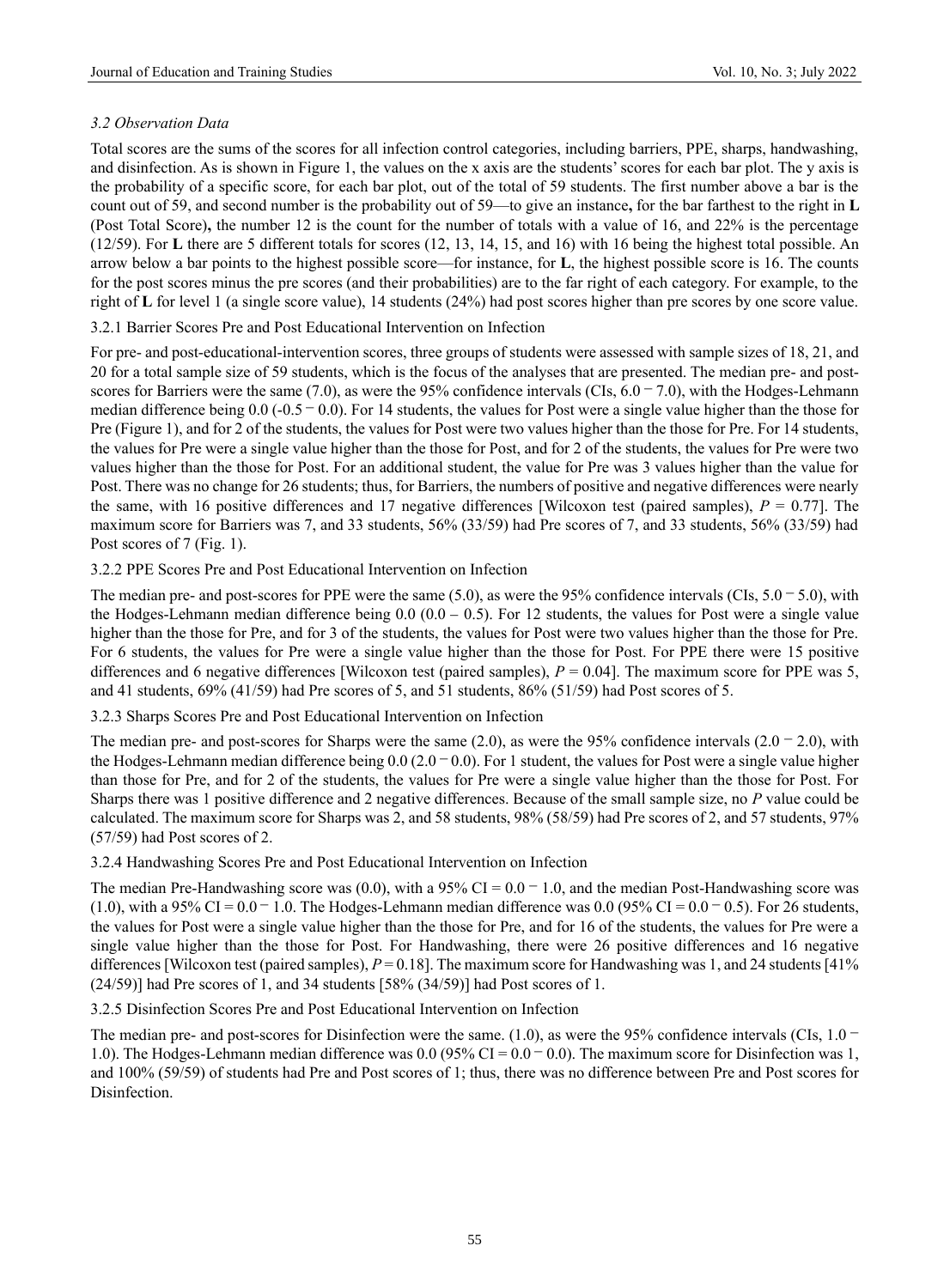

Figure 1. Student scores pre- and post-educational intervention for 59 students. [1] Barrier scores—(**A**) Pre, (**B**) Post; [2] PPE scores—(**C**) Pre, (**D**) Post; [3] Sharps scores—(**E**) Pre, (**F**) Post; [4] Handwashing scores—(**G**) Pre, (**H**) Post; [5] Disinfection scores—(**I**) Pre, (**J**) Post; [6] Total scores—(**K**) Pre, (**L**) Post.

3.2.6 Total Scores Pre and Post Educational Intervention on Infection

The Total score equals the sum of the scores for (1) Barriers, (2) PPE, (3) Sharps, (4) Handwashing, and (5) Disinfection, with the maximum score being 16. The median Pre- and Post-scores for Total were the same (15.0); however, the 95% confidence intervals for Pre  $(14.0 - 15.0)$  were slightly wider than those for Post  $(15.0 - 15.0)$ , with the Hodges-Lehmann median difference being  $0.5 (0.0 - 0.0.5)$ . As indicated in Fig. 1, 13 (22%, 13/59) of the students had Post scores of 16, whereas only 6 (10%, 6/59) of the students had Pre scores of 16. Twenty-one students (36%, 21/59) had the same Pre and Post Total scores. For 14 students (24%), the values for Post were a single value higher than the those for Pre; for 9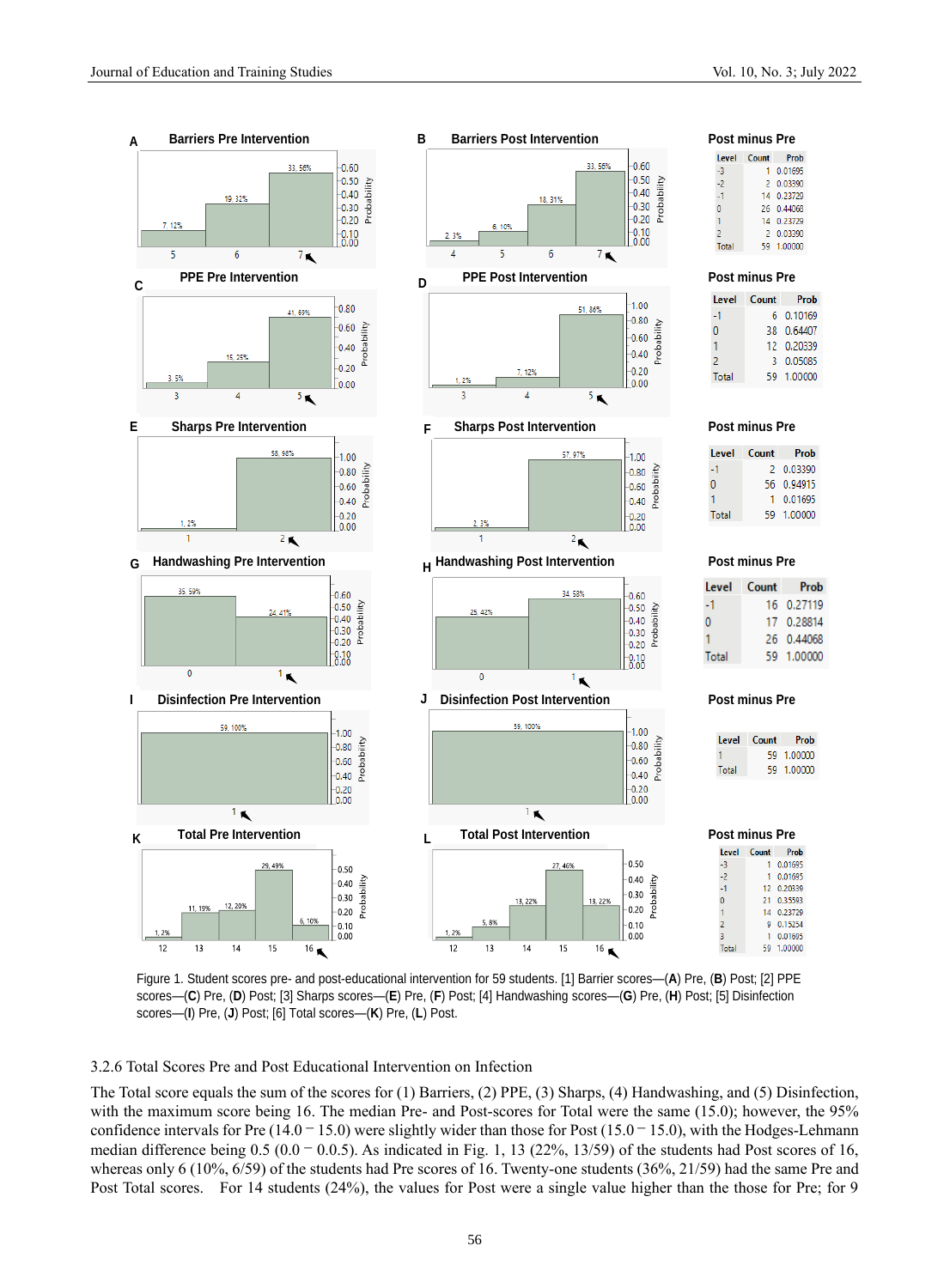students (15%), the values for Post were two values higher than the those for Pre, and for 1 student (2%), the value for Post was three values higher than the values for Pre. For 12 students (20%), the values for Pre were a single value higher than the those for Post; for 1 student (2%), the value for Pre was two values higher than the value for Post, and for 1 student (2%), the value for Pre was three values higher than the value for Post. For Total, there were 24 differences (41%) for which Post had a larger score than Pre and 14 (24%) differences for which Pre had a larger score than Post [Wilcoxon test (paired samples),  $P = 0.04$ . An exact Agresti-Coull calculation of the difference between the proportions of positive differences and negative differences also resulted in a *P* value of 0.04 and had a power of 0.83. We consider these differences to be clinically important and support the benefit of educational intervention on IC practices.

## **4. Discussion**

This study supports what we hypothesized and demonstrates improvement in subjects' compliance and understanding of the IC practices after the educational intervention. We observed positive differences in overall IC practices of subjects after the training multimedia video, which was created to be specific to our dental clinical scenario. We consider the higher scores observed following the incorporation of the multimedia training to be clinically important and indicate that didactic intervention was effective in improving IC practices in the school clinic.

Establishing proper IC understanding and practices is relevant in an educational setting so that this knowledge can be applied in the graduates' professional careers. A 10-year longitudinal study evaluated attitudes and behavior of dental students concerning IC rules, with the study showing no improvement, and for some parameters, there was a decrease in compliance over the time evaluated (Abreu et al., 2009). The results of our study revealed overall clinically important improvements in the IC practices after an educational intervention, specifically for PPE with 15 of 59 (25%) positive differences and 6 negative differences (10%), and hand-washing scores with 26 of 59 positive differences (44%) and 16 negative differences (27%). The scores for the disinfection parameter showed the same results pre- and post -intervention, with 100% compliance. We did not observe clinically important improvements regarding the proper placement of plastic barriers as well as proper handling of sharps; the median pre- and post-intervention scores were the same for both parameters. Despite being shown proper placement of all the protection barriers, a common item to not be placed was the air-water syringe barrier. According to students' post-intervention comments, perhaps a reason for inadequate use of the air-water syringe barrier is that students feel they are unable to efficiently work with its placement.

A previous observational study of IC compliance following mandated Ebola virus disease online training, reported that new training did not make a large impact on student IC practices (Anders et al., 2016). However, the present observational study showed improvements in IC practices following the training strategy. Dental Schools should be focused on strategies that may have a positive impact on attitudes and behavior concerning IC practices (Abreu et al., 2009). Didactic resources enhance students' learning experiences; that is, incorporation of digital multimedia training, specific to the students' environment has proven to be an impactful teaching strategy for this new generation of learners, as reflected in the results of our study (Brame, 2016). Besides the clinical observations, students were given the opportunity to analyze their own experiences and perceptions of the importance of infection control in the dental clinic before and after the intervention video, to examine their attitudes concerning the intervention video. The results of students' experiences and perceptions will be reported in a future manuscript.

In our study, the examiners' calibration protocol prior to data collection allowed standardized data collection and facilitated statistical comparisons of pre- and post- interventions. The didactic educational intervention was effective in improving the overall compliance of the infection-control practices, for total scores; 24 of the 59 students (41%) had higher post- multimedia video scores whereas only 14 students (24%) had higher pre-video scores (*P* = 0.04). While it is possible that improvements observed during an observational study may be short-term alterations due to the observations being performed, the scores of subjects showing higher pre-video scores in the present study indicate that this bias did not affect the results of the study (Gordon et al., 2001). Additionally, the previous implementation of weekly IC rounds in the clinic, established prior to the initiation of the study, may have prevented this bias. A study limitation included difficulty in obtaining pre- and post- intervention observation data for all the third- and fourth-year students in the clinic. Patient absences as well as teams' external clinical rotations outside of the main clinic (where observations were performed and recorded) presented obstacles to observing clinical practices and including all potential subjects in this study.

The advent of the COVID 19 pandemic has created public health concerns throughout the world. The infection-control protocols in dentistry have been modified and are now stricter; additional guidelines have been proposed by the corresponding agencies and adopted in dental practices and dental education institutions. The easier transmission and the ability of the "severe acute respiratory syndrome coronavirus 2" (SARS-CoV-2) to survive outside living organisms (in aerosol or on fomites) is a concern for dental practices (Amato et al., 2020). Additionally, the modifications of infrastructure in clinical environments in dental schools have been imminent, as well as the acquisition of additional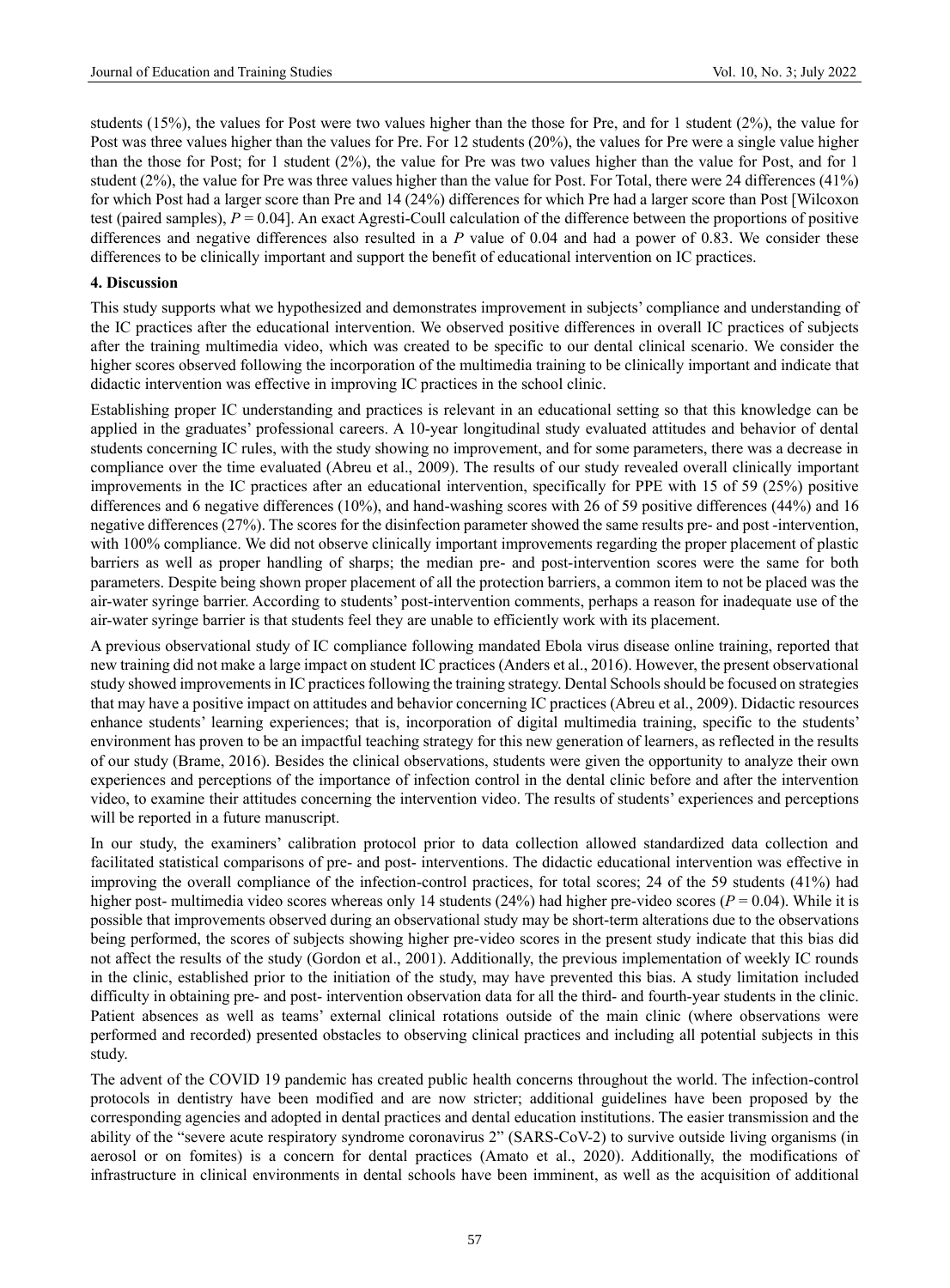equipment and supplies with subsequent modifications of the clinical protocols. This new reality requires the proper training of students, faculty, and staff, with the utilization of impactful teaching strategies and resources being fundamental to improving infection control practices. We consider that our educational approach was effective in positively changing clinical behaviors related to infection control. A didactic multimedia tool using clinical scenarios to outline relevant information is a dynamic tool that can be used as part of a training program. Similar strategies could be useful and relevant in the training and adoption of the updated clinical protocols in dental school clinics.

## **5. Conclusion**

Overall, IC compliance in the dental clinic improved because of the didactic training. The improvements observed in this study following the intervention are clinically important and support the benefit of a multimedia intervention designed on IC compliance in this setting.

### **6. Disclosure**

The authors do not declare any conflict of interest in connection with this study.

#### **7. Data Availability Statement**

The data that support the findings of this study are available from the corresponding author upon reasonable request.

#### **Acknowledgments**

The study was funded solely by the authors' institution. The authors declare no potential conflict of interest with respect to this study, authorship, and/or publication of the article.

## **References**

- Abreu, M. H., Lopes-Terra, M. C., Braz, L. F., Rímulo, A. L., Paiva, S. M., & Pordeus, I. A. (2009). Attitudes and behavior of dental students concerning Infection Control Rules: A study with A10-year interval. *Brazilian Dental Journal*, *20*(3), 221-225. https://doi.org/10.1590/s0103-64402009000300009
- Acosta-Gío, A. E., Borges-Yáñez, S. A., Flores, M., Herrera, A., Jerónimo, J., Martínez, M., … & Soriano, I. (2008). Infection control attitudes and perceptions among dental students in Latin America: Implications for dental education. *International Dental Journal*, *58*(4), 187-193. https://doi.org/10.1111/j.1875-595x.2008.tb00347.x
- Altman, D. G. (2020). *Practical Statistics for Medical Research*. Chapman & Hall.
- Amato, A., Caggiano, M., Amato, M., Moccia, G., Capunzo, M., & De Caro, F. (2020). Infection Control in Dental Practice During the COVID-19 Pandemic. *International Journal of Environmental Research and Public Health*, *17*(13), 4769. https://doi.org/10.3390/ijerph17134769
- Amrhein, V., Greenland, S., & McShane, B. (2019). Scientists rise up against statistical significance. *Nature*, 567(7748), 305-307.<https://doi.org/10.1038/d41586-019-00857-9>
- Anders, P. L., Townsend, N. E., Davis, E. L., & McCall, W. D., Jr (2016). Observed infection control compliance in a dental school: A natural experiment. *American Journal of Infection Control*, *44*(9), e153-e156. <https://doi.org/10.1016/j.ajic.2016.01.036>
- Brame, C. J. (2016). Effective educational videos: Principles and guidelines for maximizing student learning from video content. *CBE—Life Sciences Education*, *15*(4). https://doi.org/10.1187/cbe.16-03-0125
- Centers of Disease Control and Prevention (2016). *Summary of Infection Prevention Practices in Dental Settings Basic Expectations*. Retrieved from https://www.cdc.gov/oralhealth/infectioncontrol/pdf/safe-care2.pdf. Last accessed October 29, 2021.
- Freire, D. N., Pordeus, I. A., & Paixao, H. H. (2000). Observing the behavior of senior dental students in relation to Infection Control Practices. *Journal of Dental Education*, *64*(5), 352-356. [https://doi.org/10.1002/j.0022-](https://doi.org/10.1002/j.0022-0337.2000.64.5.tb03353) [0337.2000.64.5.tb03353.x](https://doi.org/10.1002/j.0022-0337.2000.64.5.tb03353)
- Gordon, B. L., Burke, F. J. T., Bagg, J., Marlborough, H. S., & McHugh, E. S. (2001). Systematic review of adherence to infection control guidelines in dentistry. *Journal of Dentistry*, *29*(8), 509-516. [https://doi.org/10.1016/s0300-](https://doi.org/10.1016/s0300-5712(01)00043-4) [5712\(01\)00043-4](https://doi.org/10.1016/s0300-5712(01)00043-4)
- Kohn, W. G., Harte, J. A., Malvitz, D. M., Collins, A. S., Cleveland, J. L., Eklund, K. J., & Centers for Disease Control and Prevention (2004). Guidelines for infection control in dental health care settings--2003. Journal of the American Dental Association (1939), 135(1), 33-47. https://doi.org/10.14219/jada.archive.2004.0019
- Occupational Safety and Health Administration. *Fact Sheet: Bloodborne Pathogens Standard* (2011). Retrieved from [https://www.osha.gov/sites/default/files/publications/bbfact01.pdf.](https://www.osha.gov/sites/default/files/publications/bbfact01.pdf) Last accessed October 29, 2021.